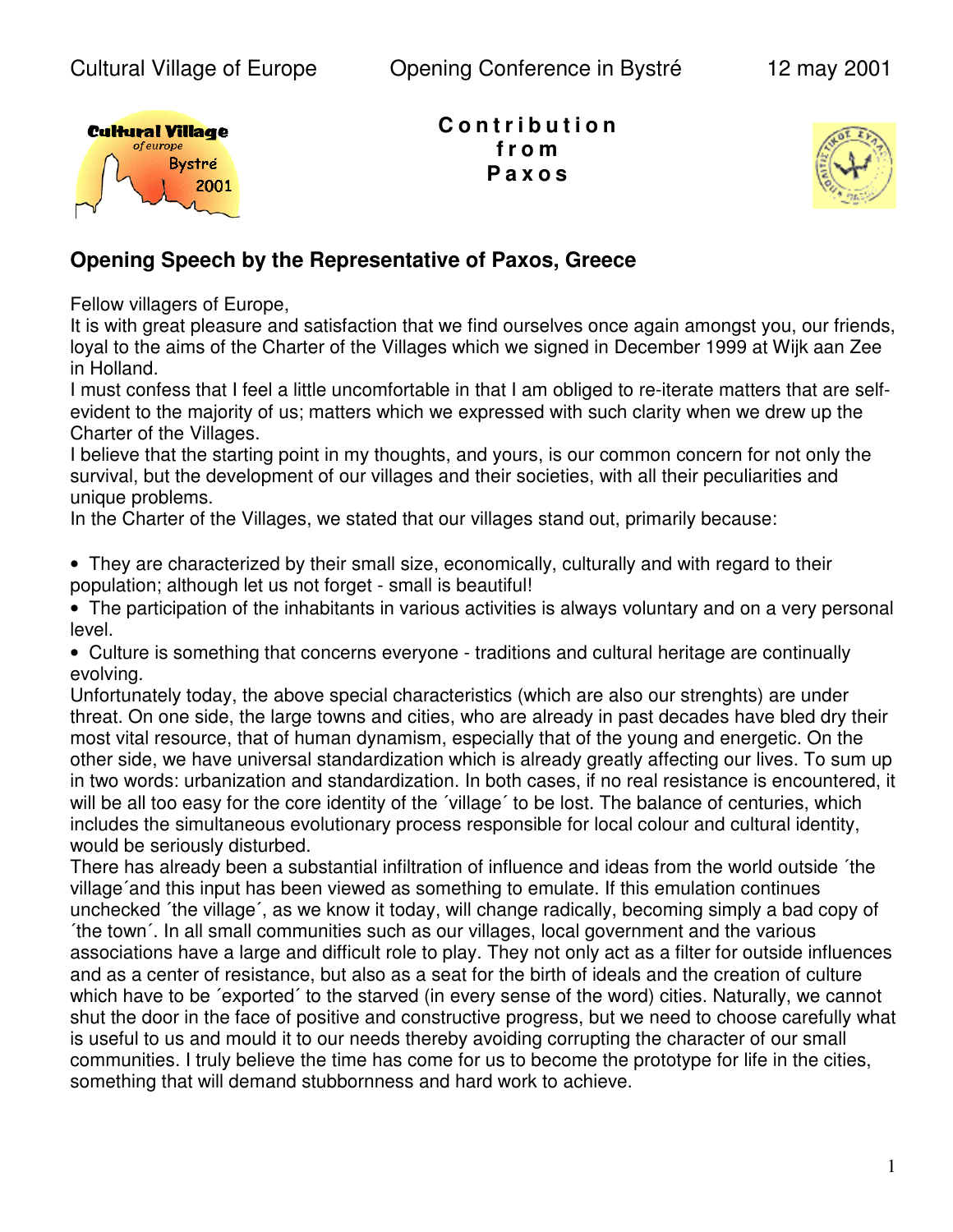Today we are reaping all the benefits of the intensive farming methods used in Europe over the past years. Mad cow disease, dioxin poisoning, foot and mouth disease are all the products of a production process which does not have as its aim human needs, but economic gain. We believe that such agricultural growth, which destroys the environment we live in and seriously affects the quality of the food we consume, is a dead end. Sooner or later all of us, towns and villages alike, will have to face this dead end. Thankfully there are still people and countries that resist. A move towards agricultural growth without the aid of chemical assistence, without the

imprisonment  $\epsilon$  of animals and with a more immedite relationship between producer-consumer, has already started in Europe. It is probably a little extravagant to claim that this provides an immediate solution to the problem, however it is the right and only direction to move in. Already many consumers are demanding ecologically-friendly produce and as this demand grows, it will encourage farmers to return to more gentle and environmentally friendly production methods. The role of the village thus becomes a primary one, both in this area and also in that of environmental protection. Decision-making, in this essential role, often presents a dilemma to those involved, when local economics have to be added into the equation.

Over the last decade on Paxos, our greatest achievement has been the stopping, by the local community, of aerial spraying of the olives with toxic pesticides and a reduction in the use of chemical fertilizers. Over 2.2 square kilometers of olives and vines are now cultivated ecologically. However, although the problem then becomes one of promoting and making available the produce, this in no way detracts from the fact that a start has been made and an example have taken things even further than we have. Unfortunately, the road towards extensive use of ecological methods in agriculture is a long and bumpy one. Too many interests are at stake, bureaucratic problems and any progress can chiefly be attributed to the conscious decisions made by both producers and consumers.

The institution of the Cultural Villages in a unique and promising conception that began as an attempt by some visionaries to provide a voice for part of our society. In the short time we have been active, we have already achieved several goals. Firstly we contacted people from various countries with different lifestyles and degrees of development, and ascertained the existence of common values or common problems. We then saw how easy it was to converse with one another, to agree, to make joint decisions and especially to have fun and enjoy one another´s company.

The Charter of the Villages, which we drew up together, is certainly our greatest achievement so far. It is difficult for the concepts expressed in the Charter to become known to a wider audience and thus to eventually embrance the whole world. Certainly we would wish to move further forward and become better known. The difficulties we are encountering in our task originate precisely from the very way of life we are trying to avoid.

Impersonal bureaucracy, a lack of fundamental democracy at every level of government and the indifference of citizens to anything requiring voluntary participation or evvort are the thorns strewn in our way. However, I see you all here once again and take strength from this and the belief that our long-term endeavor will be productiv. This is shown by our persistence and stubbornness in supporting our beliefs from every corner of Europe, in spite of the adversities which present themselves with every move we make. We should not be discouraged by the slow pace at which our concept progresses, or by the difficulty our fellow man has in comprehending our aims. Maybe we will not be the ones to change the world, but if nothing else, our efforts will act as the foundation to support others with the same aim in the future.